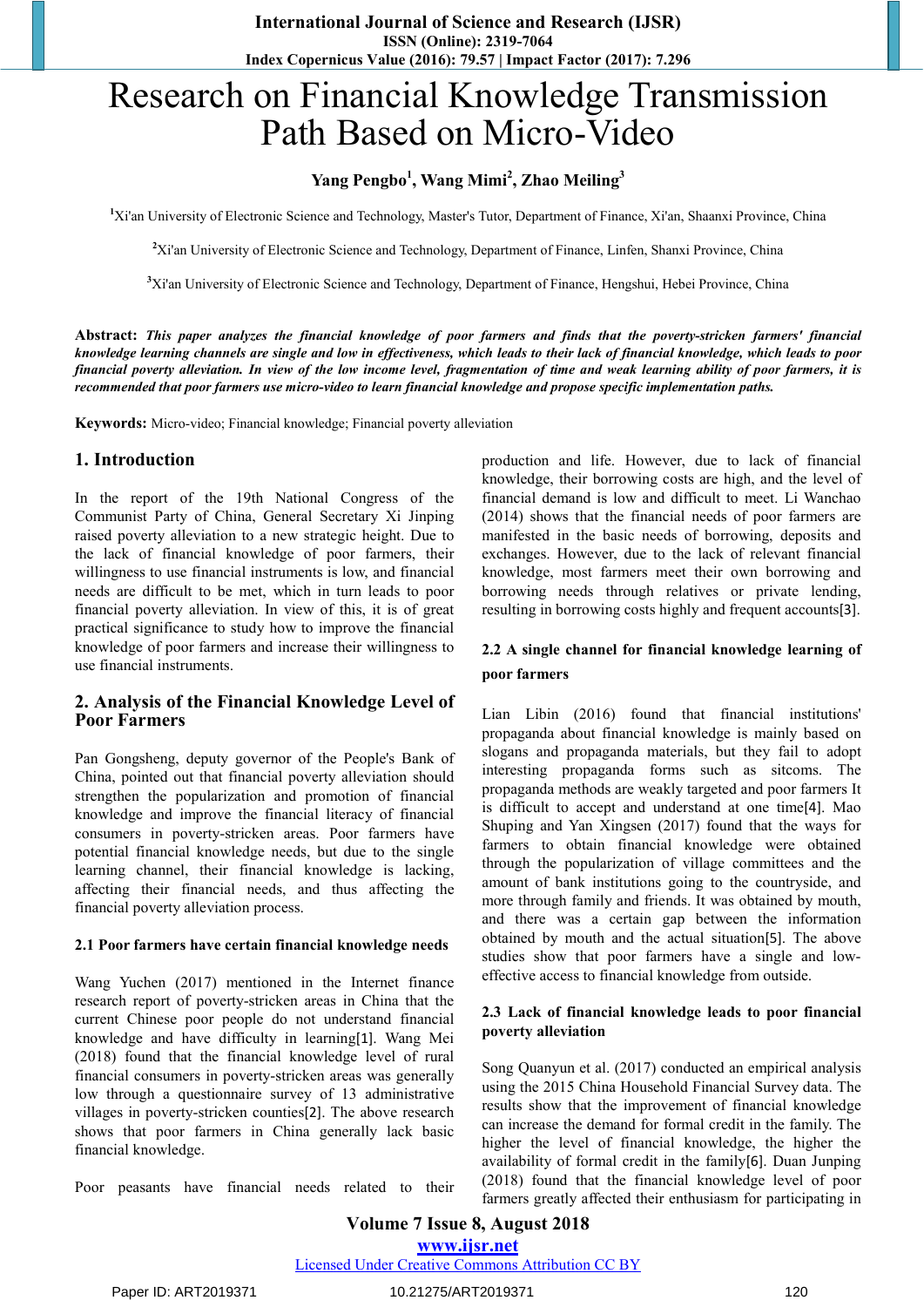the financial market, which in turn affected their own poverty alleviation needs and ultimately affected the financial poverty alleviation effect[7]. The above research found that financial knowledge has a significant impact on the financial behavior of poor farmers and their families. Therefore, rich financial knowledge can increase the willingness of poor farmers to use financial instruments, promote their active participation in formal credit activities, meet the financial needs of poor farmers, and thus improve the effectiveness of financial poverty alleviation.

In summary, due to the single and low efficiency of financial knowledge learning channels for poor farmers, their financial knowledge is lacking, which in turn leads to poor financial poverty alleviation. In view of this, this paper suggests that poor farmers learn financial knowledge through micro-video platform, improve their financial knowledge learning efficiency, and enhance the effect of rural financial poverty alleviation.

## **3. Analysis of the Poor Farmers' Financial Micro-video Knowledge Learning Advantages**

Learning financial knowledge can increase the willingness of poor farmers to use inclusive financial instruments, meet their financial needs, and improve financial poverty alleviation. The study found that poor farmers have the characteristics of low income, time fragmentation, and weak learning ability. Micro-video resources are abundant, and they have the advantages of low learning cost, flexible learning mode and high learning efficiency. It is an effective way for poor farmers to learn financial knowledge.

### **3.1 Low learning costs**

Learning financial knowledge through micro-video can reduce the learning cost and opportunity cost of poor farmers, mainly reflected in the following two aspects: First, poor farmers can enjoy massive curriculum resources anytime and anywhere through WeChat small program without registration, compared with traditional With centralized financial knowledge training, farmers can save certain transportation costs. Second, the characteristics of micro-video fragmentation do not require poor farmers to spend continuous learning time and energy, and do not affect their normal agricultural production activities, thereby reducing the opportunity cost of poor farmers' financial knowledge learning.

#### **3.2 Flexible learning methods**

Poor peasants are busy with agricultural production throughout the day, with less leisure time and higher requirements for study time and location. The micro-video learning method is flexible, which can effectively solve the problem of uneven distribution of time and space of poor farmers. First, the micro-video course is short-lived, generally within 3 minutes, to meet the requirements of poor farmers to use the fragmentation time to obtain a complete knowledge point. Second, poor farmers can learn financial knowledge anytime and anywhere through mobile devices, without requiring specific learning locations.

## **3.3 High learning efficiency**

Poor peasants are generally less educated and limit their ability to learn financial knowledge. The content of the micro-video course is short, and each lesson focuses on a knowledge point to help improve the learning efficiency of poor farmers. In addition, on the micro-video platform, poor farmers can actively participate in learning and actively share learning experiences, which helps to improve their enthusiasm for learning and thus improve learning efficiency.

## **4. The Design of Financial Knowledge Transmission Path Based on Micro-video**

#### **4.1 Local government as the main body of the organization**

The government should give full play to its own propaganda ability and sufficient capital, and actively promote the characteristics of low cost, flexible learning mode and high learning efficiency of micro-video, and organize financial supply subjects and demand subjects to participate in microvideo learning activities. In addition, the local government can consider providing appropriate financial support to poor areas, so that poor farmers have the resources for microvideo learning.

#### **4.2 Micro-video production by the main body of financial supply**

Banks, insurance companies, and securities companies, as financial suppliers, are familiar with the relevant financial knowledge of other organizations. It is recommended that as a producer of micro-video, rural financial knowledge will be broadcast to poor farmers through micro-video.

#### **4.3 The form of micro video should meet the actual needs of poor farmers**

Micro-video presentations are expressed in two aspects: First, in view of the weak learning ability of poor farmers, it is recommended to record micro-videos through interesting and scene-based methods such as sketches and interviews to improve the enthusiasm of poor farmers and actively participate in learning and sharing. Self-learning experience. Second, financial knowledge is transmitted to poor farmers in the form of audio and video. Learning financial knowledge through audio meets the requirements of poor farmers to learn in the course of their work. Poor farmers learn by watching videos during their leisure time, in line with the fragmentation of their time.

### **4.4 Diversification of knowledge dissemination channels**

There are three types of financial knowledge dissemination channels. First, poor farmers listen to radio or watch videos